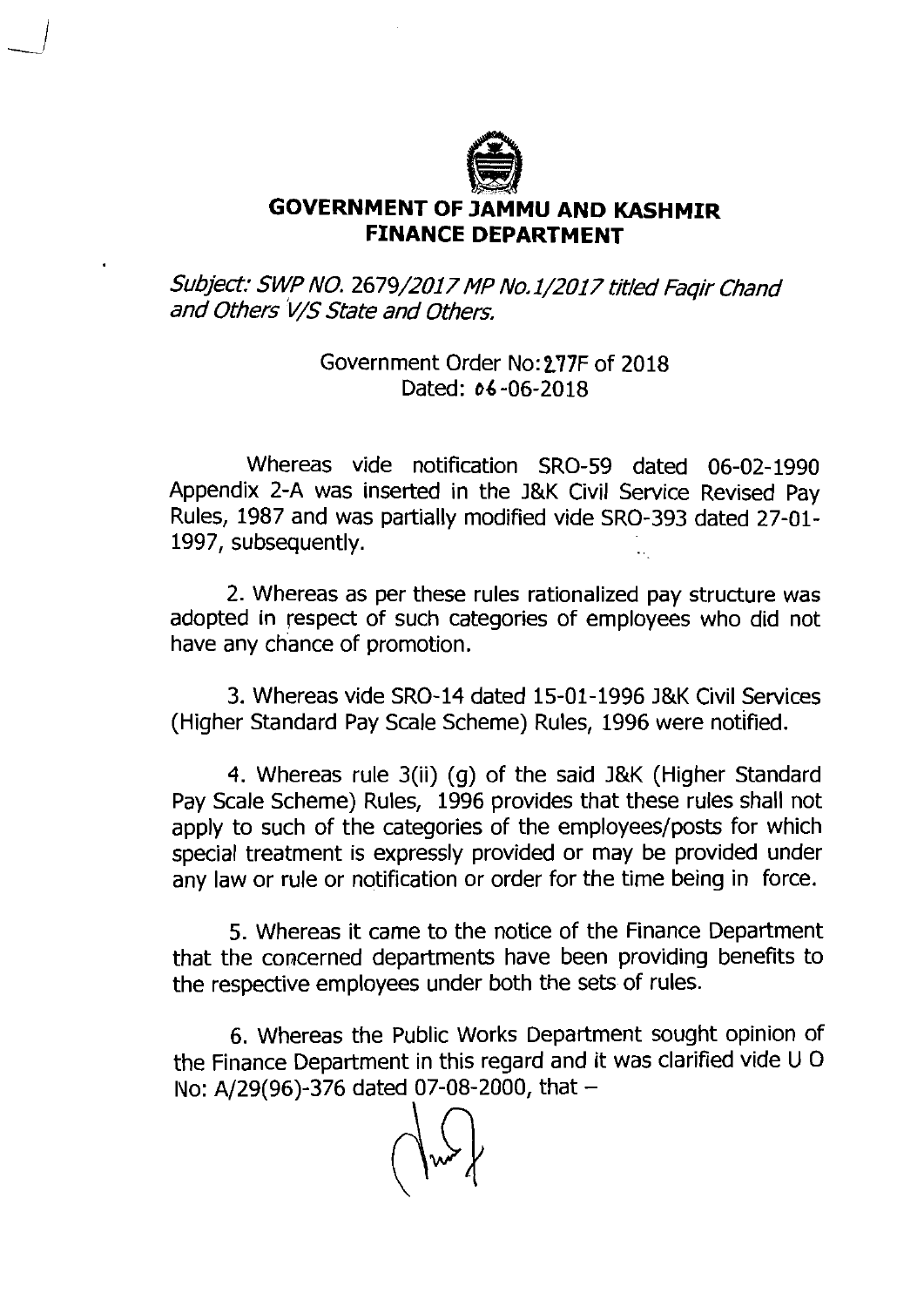'The various categories of the employees who have been/are benefited under the provisions of Appendix 2-A of J&K Civil Services (Revised Pay) Rules, 1987 as inserted vide SRO-59 dated 27-11-1997 which, interalia, include the category of 'Works Supervisors' cannot get benefit in terms of the J&K Civil Service (Higher Standard Pay Scale Scheme) Rules, 1996 as introduced vide SRO-14 dated 15-01-1996"

7. Whereas consequent upon the above clarification the Public Works Department advised the concerned Chief Engineer vide their No: PWITTCT-2000/SRO-59 dated 22-08-2000 to settle the case as per the Finance Department's opinion and review the orders already passed in contradiction to the above opinion and effect recovery of excess payment.

8. Whereas aggrieved with the above opinion, the All J&K Works Supervisors Association and Road Supervisors Association etc, filed number of writ petitions before the Hon'ble High Court.

9. Whereas the Hon'ble Court in some of the writ petitions issued interim orders not to effect any recovery and that this direction was subject to the objections on the other side.

10. Whereas the case had been examined in the Finance Department with a view to resolve the legal complications for future and to take care of the grievances of a large number of employees of Engineering Department and their counterparts in other Government Departments. Accordingly, It was clarified that the appendix 2-A of J and K Civil Services (Revised Pay) Rules, 1987 as inkerted vide SRO-59 dated 06-02-1990 and further modified vide SRO- 393 dated 27-11-1997 stands deleted from the date of issue of J and K Civil Services (Higher Standard Pay Scale Scheme) Rules, 1996 i.e. 15-01-1996 with consequent withdrawal of clarification issued by PWD vide letter No. PW/ITCT-2000/SRO-59 dated 22-08-2000 read with U.0 No. A/29(96)-376 dated 07- 08-2000.

 $\overline{\mathcal{E}}$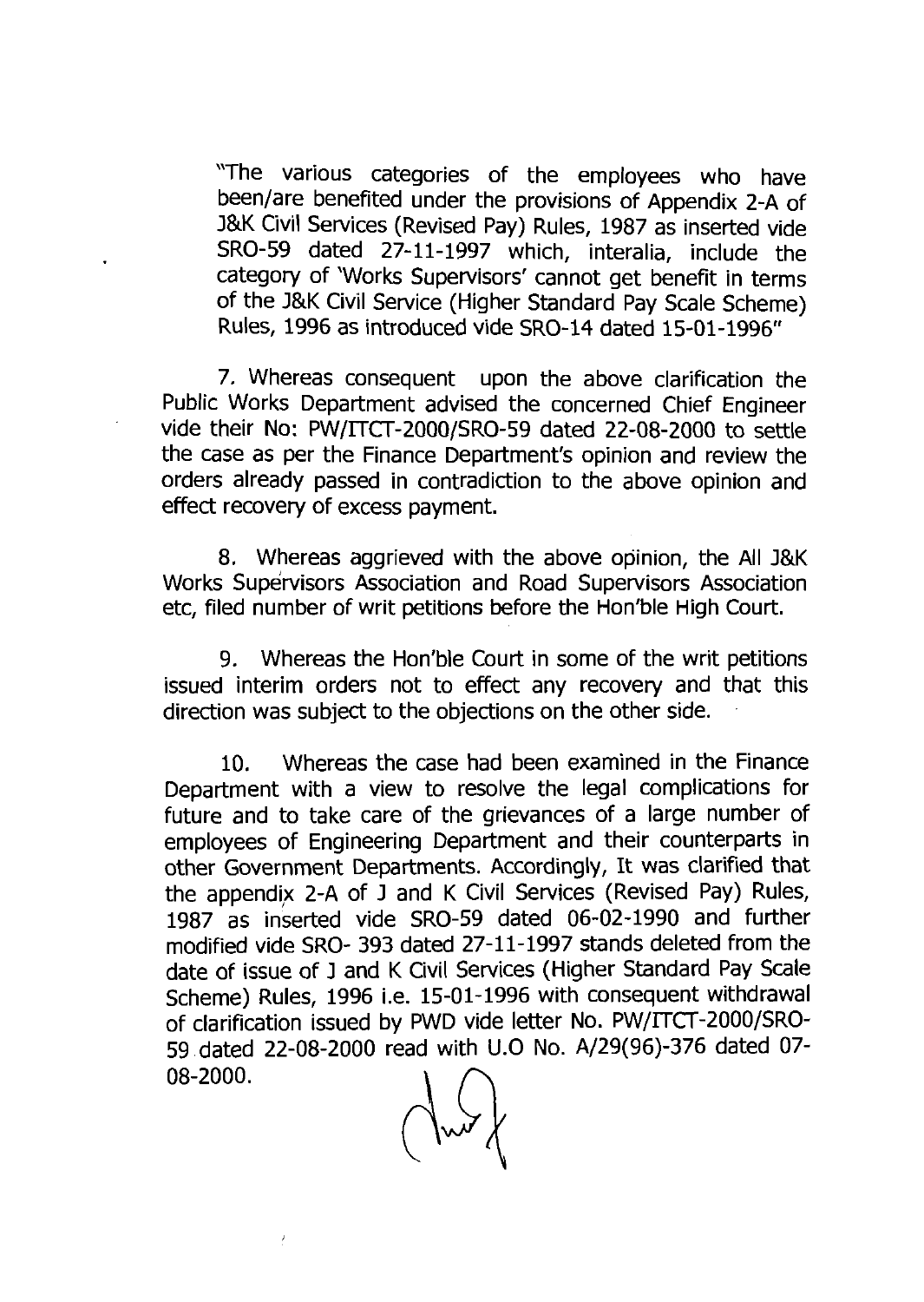11. Whereas the case has again been examined in Finance Department consequent to the judgment dated 09-11-2017 pronounced by the Hon'ble High Court in the SWP NO. 2679/2017 MP No.1/2017 titled Faqir Chand and Others V/S State and Others directing the respondent No. 2 (Commissioner/Secretary to Government to Finance Department) to accord consideration to the claim of the petitioners expeditiously but was found devoid of merits.

12. Now, therefore in compliance with the directions of the Hon'ble Court , the claim of the petitioners to the benefit of upgradation from the date of issue of Govt. Order No. 78-PDD of 1995 has been considered and further examined with reference to rules but found not covered under rules, since the appendix 2-A of J and K Civil Services (Revised Pay) Rules, 1987 as inserted vide SRO-59 dated 06-02-1990 and further modified vide SRO- 393 dated 27-11-1997 is no more in force. As such, the claim of petitioners is devoid of merits, hence rejected.

By order of Government of Jammu and Kashmir.

**Sd/- (Navin K Choudhary),IAS,**  Principal Secretary to Government, Finance department

No. A/29(96)-11-A- 265 Dated:- **66** -06-2018

Copy to:

- $1.$ Advocate General J&K High Court Srinagar/Jammu.
- $2.$ All Financial Commissioners.
- $\overline{\mathbf{3}}$ . Principal Accountant General, J&K Srinagar/ Jammu.
- 4. All Principal Secretaries to Government.
- 5. Principal Secretary to Hon'ble Chief Minister.
- 6. Principal Secretary to HE the Governor
- Principal Resident Commissioner, 5-Prithvi Raj Road New, Delhi.  $7.$
- Chief Electoral Officer, J&K Jammu. 8.
- $9<sub>1</sub>$ All Commissioner / Secretaries to Government.
- 10. Divisional Commissioner Kashmir/ Jammu.